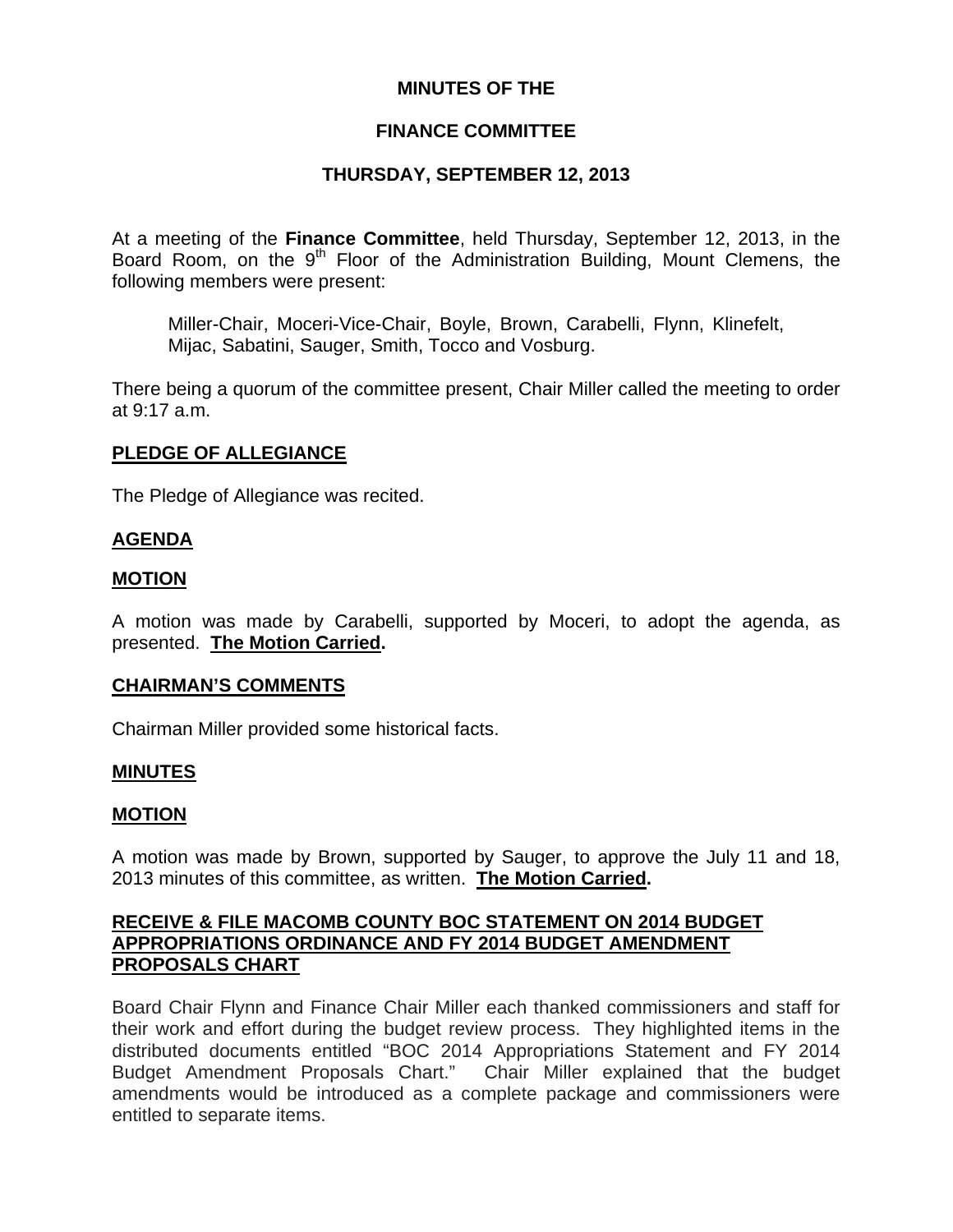The following commissioners spoke: Carabelli, Smith, Vosburg and Klinefelt.

# **MOTION**

A motion was made by Carabelli, supported by Vosburg, to receive and file the Macomb County BOC Statement on 2014 Budget Appropriations Ordinance and FY 2014 Budget Amendment Proposals Chart. **The Motion Carried.** 

# **ADOPT FY 2014 COMPREHENSIVE GENERAL APPROPRIATIONS ORDINANCE**

A revised ordinance dated 9-11-13 was provided.

## **COMMITTEE RECOMMENDATION – MOTION**

A motion was made by Flynn, supported by Moceri, to recommend that the Board of Commissioners adopt the FY 2014 Comprehensive General Appropriations Ordinance; further, a copy of this Board of Commissioners' action is directed to be delivered forthwith to the Office of the County Executive.

## **AMENDMENT**

A motion was made by Vosburg, supported by Brown, to delete Item Ref. A in Appendix A: Appropriations, General Fund, Appropriations-Other, Contingency Line Item, Executive Recommended \$200,000, Commission Approved \$0.

The following commissioners spoke: Vosburg, Mijac, Smith, Flynn and Miller.

A roll call vote was taken on the amendment, as follows:

Voting Yes were Brown, Carabelli, Sabatini and Vosburg. There were 4 "Yes" votes.

Voting No were Boyle, Flynn, Klinefelt, Mijac, Miller, Moceri, Sauger, Smith and Tocco. There were 9 "No" votes.

### **The Motion was Defeated.**

### **AMENDMENT**

A motion was made by Klinefelt, supported by Brown, to delete Item Ref. D, County Executive, General Fund, Contract Services, Executive Recommended \$187,500, Commission Approved \$137,500; Item Ref. E, County Executive, General Fund, Salaries and Wages, Executive Recommended, \$814,816, Commission Approved \$695,322, and Item Ref. F, County Executive, General Fund, Fringe Benefits, Executive Recommended \$319,462, Commission Approved \$288,956.

The following commissioners spoke: Klinefelt, Miller, Mijac, Flynn and Boyle.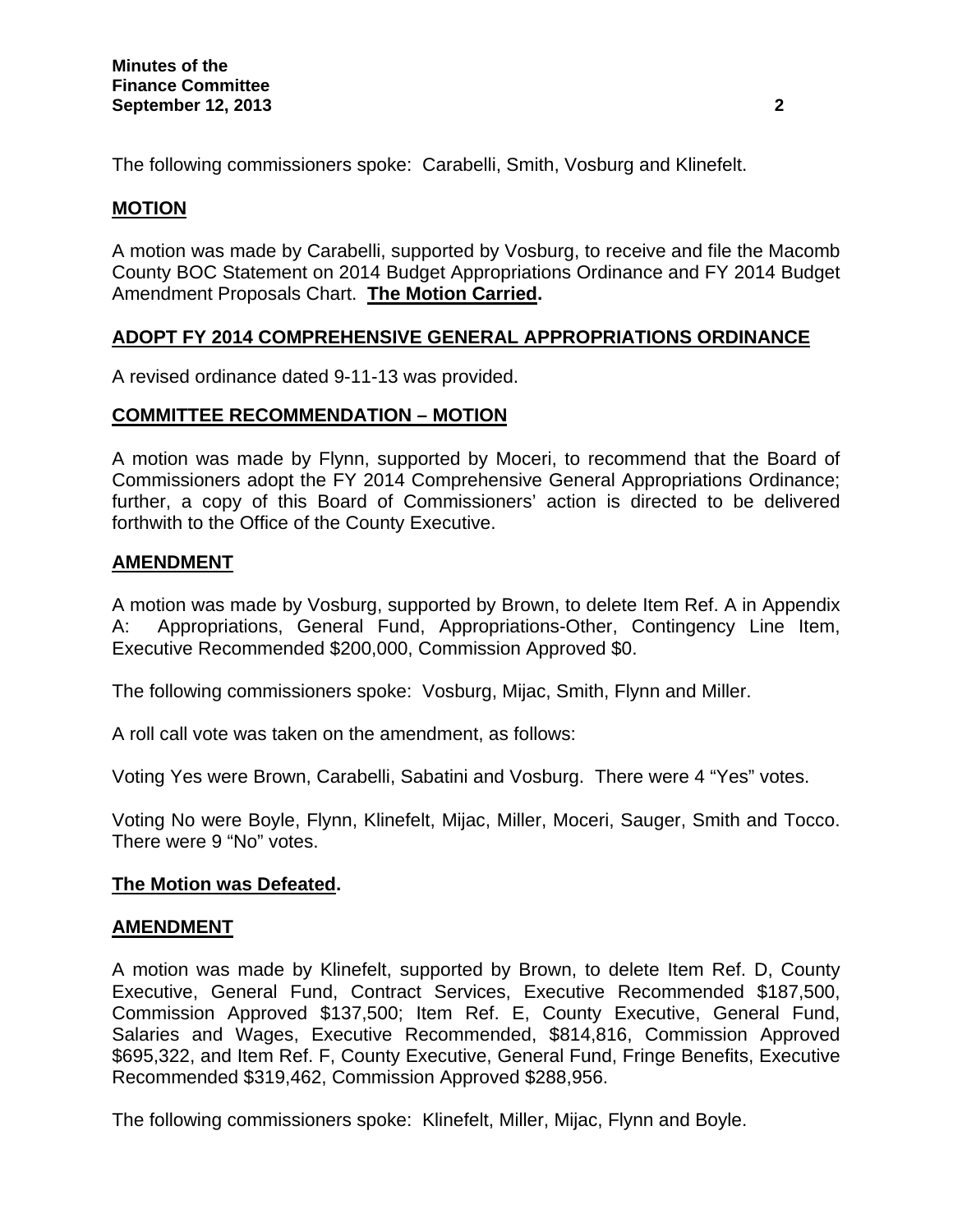Commissioner Sabatini offered a friendly amendment to separate D. That was agreed to by the maker and supporter.

Chair Miller called for a vote on D and **The Motion was Defeated.** 

Chair Miller called for a vote on E and F and **The Motion was Defeated.** 

# **AMENDMENT**

A motion was made by Carabelli, supported by Boyle, to delete Item Ref. J, Ethics Board, General Fund, Salaries and Wages, Executive Recommended \$0, Commission Approved \$30,000, and Item Ref. K, Ethics Board, General Fund, Fringe Benefits, Executive Recommended \$0, Commission Approved \$30,000.

The following commissioners spoke: Carabelli, Smith, Boyle, Sabatini, Moceri, Mijac, Miller, Vosburg, Sauger and Klinefelt.

A roll call vote was taken on the amendment, as follows:

Voting Yes were Boyle, Brown, Carabelli, Sabatini, Smith and Vosburg. There were 6 "Yes" votes.

Voting No were Flynn, Klinefelt, Mijac, Miller, Moceri, Sauger and Tocco. There were 7 "No" votes.

### **The Motion was Defeated.**

#### **AMENDMENT**

A motion was made by Klinefelt, supported by Boyle, to amend Appendix A to include the reduction of \$54,000 in salaries and wages and \$13,792 in fringe benefits for Department 441 - Public Works – Waste Water District.

The following commissioners spoke: Klinefelt, Vosburg, Sabatini, Brown, Boyle, Smith and Tocco.

A roll call vote was taken on the amendment, as follows:

Voting Yes were Boyle, Brown, Klinefelt, Miller, Moceri and Tocco. There were 6 "Yes" votes.

Voting No were Carabelli, Flynn, Mijac, Sabatini, Sauger, Smith and Vosburg. There were 7 "No" votes.

### **The Motion was Defeated.**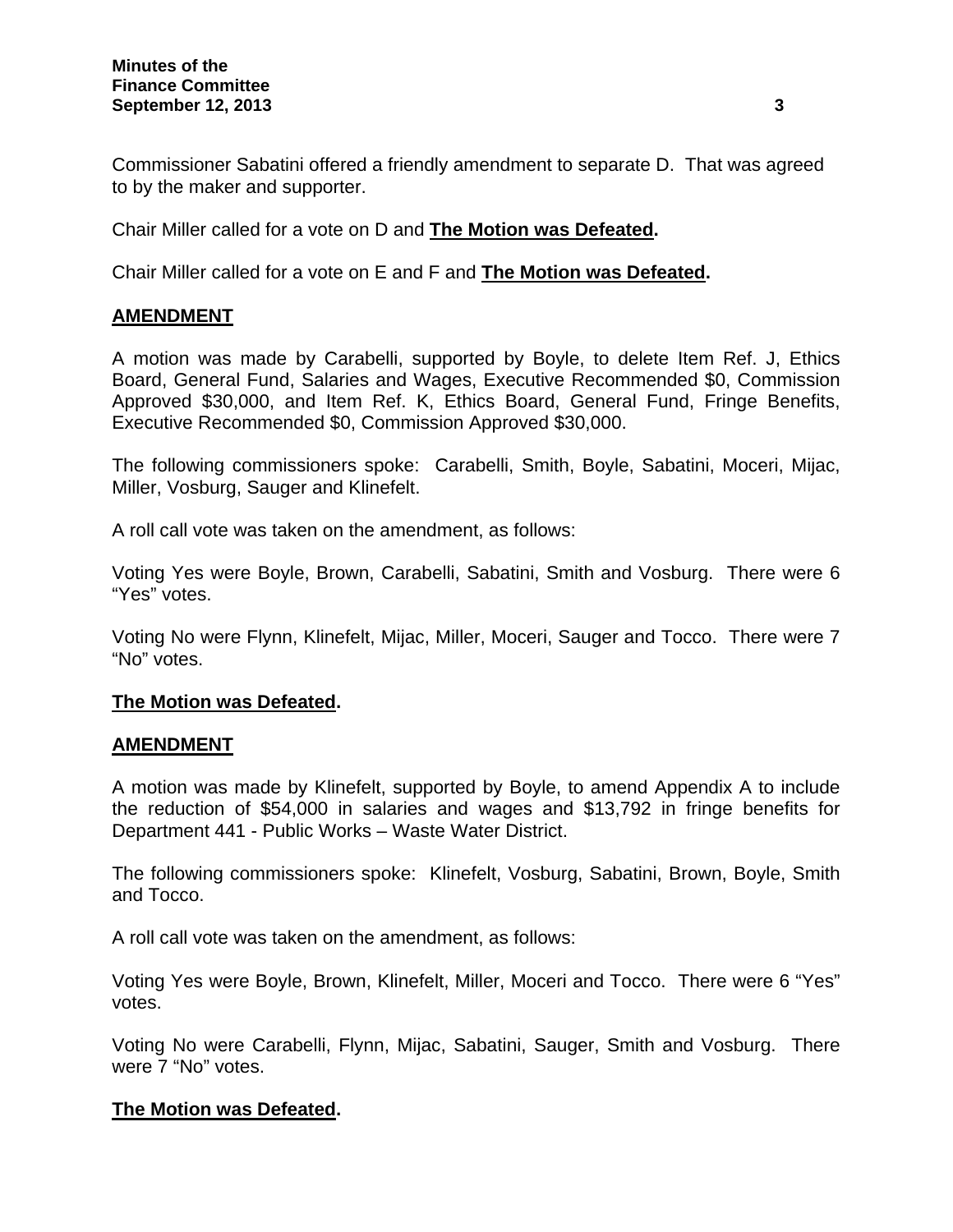## **AMENDMENT**

A motion was made by Vosburg, supported by Sabatini, to delete Item Ref. G, All Departments, General Fund, Internal Services, Executive Recommended \$4,859,529, Commission Approved \$4,616,553.

The following commissioners spoke: Vosburg, Carabelli, Smith, Brown, Miller, Sabatini and Flynn.

Chair Miller called for a vote on the amendment and **THE MOTION CARRIED.** 

### **AMENDMENT**

A motion was made by Vosburg, supported by Sabatini, to delete Item Ref. H, Veterans Services, Veterans Affairs Fund, Internal Services, Executive Recommended \$192,088, Commission Approved \$126,243.

The following commissioners spoke: Vosburg, Flynn, Moceri, Miller and Carabelli.

A roll call vote was taken on the amendment, as follows:

Voting Yes were Carabelli, Sabatini and Vosburg. There were 3 "Yes" votes.

Voting No were Boyle, Brown, Flynn, Klinefelt, Mijac, Miller, Moceri, Sauger, Smith and Tocco. There were 10 "No" votes.

### **The Motion was Defeated.**

#### **AMENDMENT**

A motion was made by Vosburg, supported by Carabelli, to delete Item Ref. P, Community Services Agency, Community Services Fund, Transfers In-General Fund, Executive Recommended \$887,599, Commission Approved \$1,055,906, Item Ref. Q, Community Services Agency, Community Services Fund, Expenditures by Service, Senior Citizens Nutrition Line Item, Executive Recommended \$540,363, Commission Approved \$708,670, and Item Ref. R, Operating Transfers, General Fund, Operating Transfers Out, Community Services Line Item, Executive Recommended \$887,599, Commission Approved \$1,055,906.

A roll call vote was taken on the amendment, as follows:

Voting Yes were Brown, Carabelli, Sabatini and Vosburg. There were 4 "Yes" votes.

Voting No were Boyle, Flynn, Klinefelt, Mijac, Miller, Moceri, Sauger, Smith and Tocco. There were 9 "No" votes.

### **The Motion was Defeated.**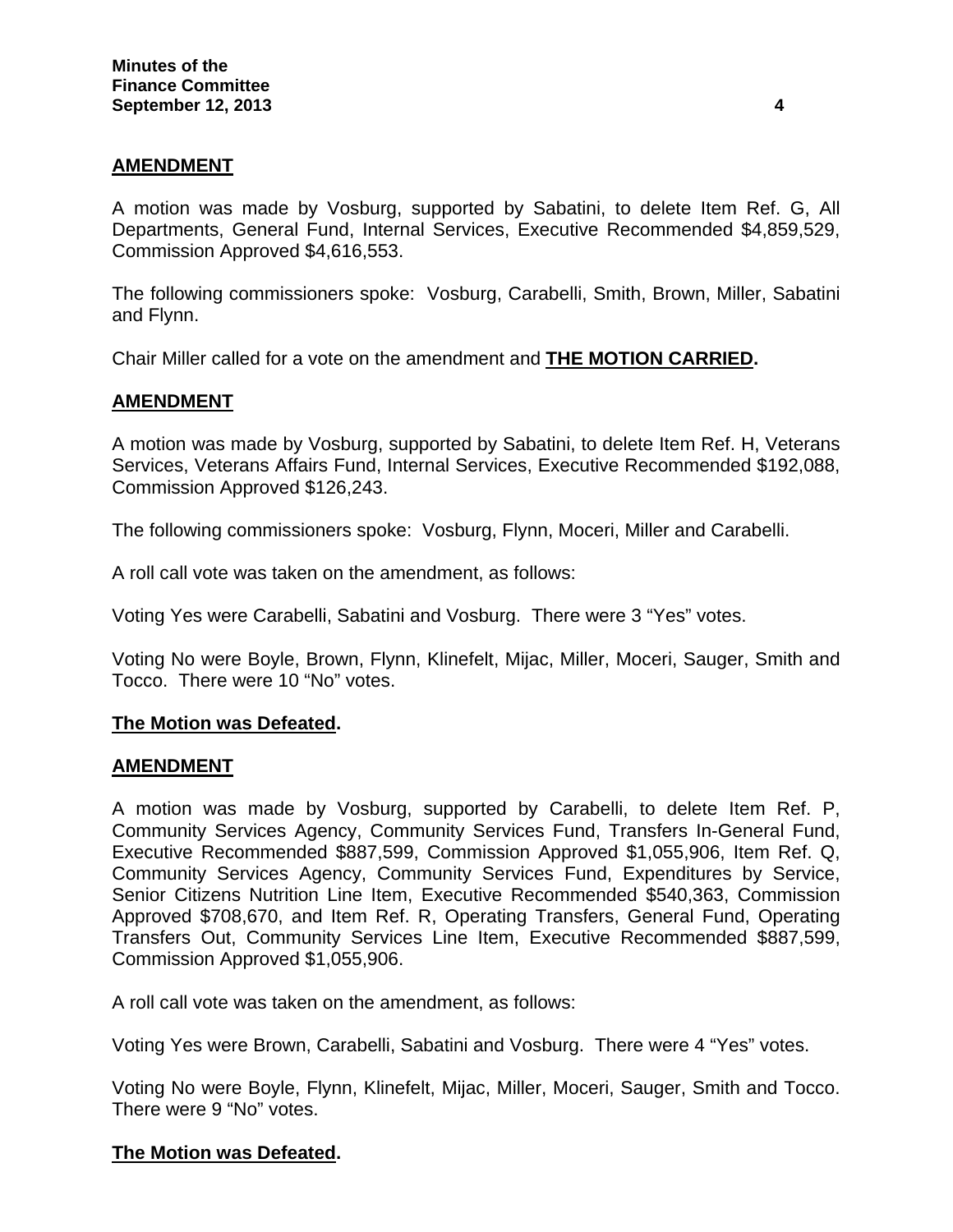## **AMENDMENT**

A motion was made by Sabatini, supported by Flynn, to amend the amount from \$66,000 to \$100,000 for Item Ref. I, Board of Commissioners, General Fund, Contract Services, Executive Recommended \$142,500, Commission Approved \$208,500.

The following commissioners spoke: Sabatini, Klinefelt and Miller.

A roll call vote was taken on the amendment, as follows:

Voting Yes were Brown, Carabelli, Flynn, Mijac, Sabatini and Sauger. There were 6 "Yes" votes.

Voting No were Boyle, Klinefelt, Miller, Moceri, Smith, Tocco and Vosburg. There were 7 "No" votes.

### **The Motion was Defeated.**

Chair Miller called for a vote on the motion to adopt the ordinance, as amended, and **THE MOTION CARRIED WITH CARABELLI VOTING "NO."** 

## **RECOMMENDATIONS FROM 9-9-13 HEALTH & HUMAN SERVICES COMMITTEE MEETING**

## **BUDGET AMENDMENT/CSA/HOME DELIVERY MEALS-ADDITIONAL RESOURCES FUND**

### **COMMITTEE RECOMMENDATION – MOTION**

A motion was made by Klinefelt, supported by Moceri, to recommend that the Board of Commissioners approve an increase in the In-Kind Revenues and Expenditures line items in the budget of MCCSA's Home Delivered Meals-Additional Resources Fund for Fiscal Year 2012/2013 in the amount of \$15,000; MCCSA further requests that this approval be for this amount and the amount equal to in-kind donations in the fourth quarter of Fiscal Year 2012/2013; further, this budget action addresses budgetary issues only. It does not constitute the Commission's approval of any County contract. If a contract requires Commission approval under the County's Contracting Policy or the County's Procurement Ordinance, such approval must be sought separately; further, a copy of this Board of Commissioners' action is directed to be delivered forthwith to the Office of the County Executive. **THE MOTION CARRIED.**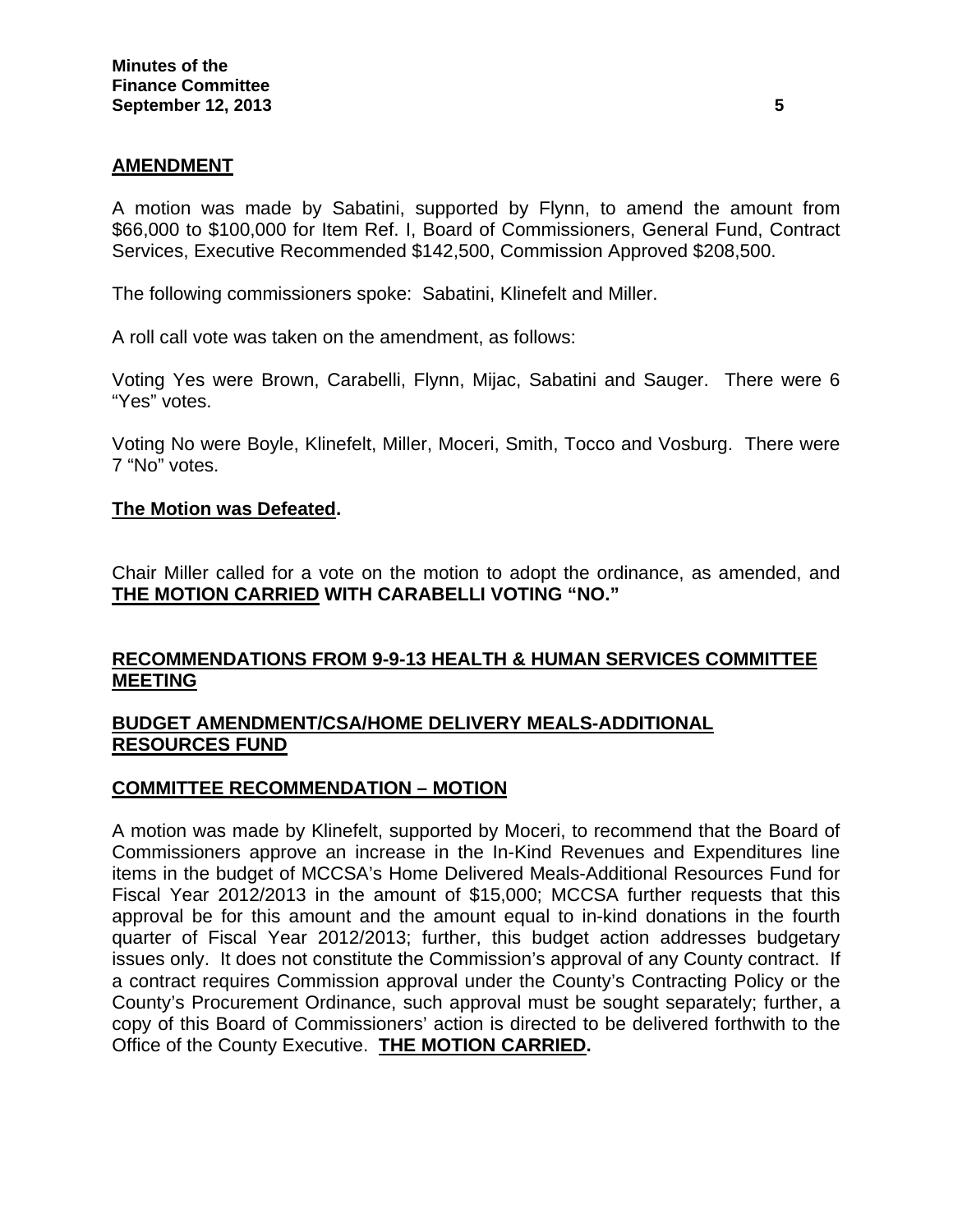# **CONTRACT WITH LOCAL EDUCATION AGENCY (LEA)-FITZGERALD PUBLIC SCHOOLS/CSA, HEAD START FOOD SERVICE**

## **COMMITTEE RECOMMENDATION – MOTION**

A motion was made by Brown, supported by Sauger, to recommend that the Board of Commissioners approve the MCCSA Head Start Food Service contract with Local Education Agency (LEA), Fitzgerald Public Schools, in the amount of \$37,279; further, a copy of this Board of Commissioners' action is directed to be delivered forthwith to the Office of the County Executive. **THE MOTION CARRIED.** 

# **CONTRACT WITH LOCAL EDUCATION AGENCY (LEA)-FRASER PUBLIC SCHOOLS/CSA, HEAD START FOOD SERVICE**

## **COMMITTEE RECOMMENDATION – MOTION**

A motion was made by Tocco, supported by Moceri, to recommend that the Board of Commissioners approve the MCCSA Head Start Food Service contract with Local Education Agency (LEA), Fraser Public Schools, in the amount of \$53,808.21; further, a copy of this Board of Commissioners' action is directed to be delivered forthwith to the Office of the County Executive. **THE MOTION CARRIED.** 

# **BUDGET AMENDMENT/HEALTH/FISCAL GRANT FUND-TRANSFER OF EXPENSES**

### **COMMITTEE RECOMMENDATION – MOTION**

A motion was made by Vosburg, supported by Moceri, to recommend that the Board of Commissioners approve an amendment to the Health Department 2012/13 Fiscal Grant Fund by decreasing expenses in the Personnel category in the total amount of \$259,906 and increasing expenses in the Supplies and Services category in the amount of \$91,252 and in the Internal Services category in the amount of \$163,282; the remaining amount of \$5,373 is accounted for with minor expense increases in other categories; this transfer of expenses affects 5 state-funded programs and no County dollars are involved; further, this budget action addresses budgetary issues only. It does not constitute the Commission's approval of any County contract. If a contract requires Commission approval under the County's Contracting Policy or the County's Procurement Ordinance, such approval must be sought separately; further, a copy of this Board of Commissioners' action is directed to be delivered forthwith to the Office of the County Executive. **THE MOTION CARRIED.**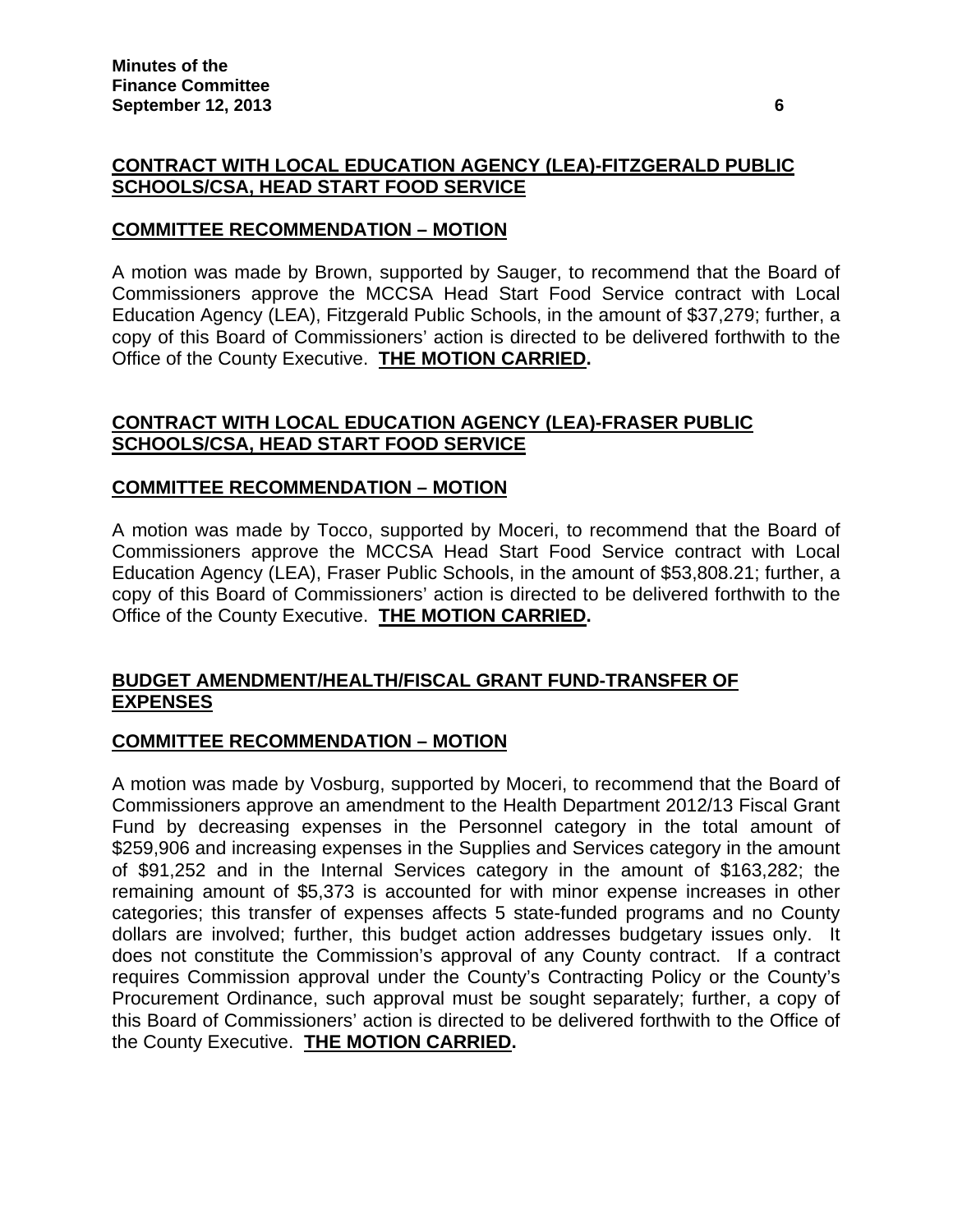# **BUDGET AMENDMENT/HEALTH/GRANT AGREEMENT-PETSMART CHARITIES**

## **COMMITTEE RECOMMENDATION – MOTION**

A motion was made by Vosburg, supported by Smith, to recommend that the Board of Commissioners authorize the Health Department/Animal Shelter to accept a \$100,000 grant from PetSmart Charities, Inc., to pay expenses for spay and neuter sterilization surgeries on 2,200 owned and free-roaming cats that reside in Mount Clemens and northeast Clinton Township; further, this budget action addresses budgetary issues only. It does not constitute the Commission's approval of any County contract. If a contract requires Commission approval under the County's Contracting Policy or the County's Procurement Ordinance, such approval must be sought separately; further, a copy of this Board of Commissioners' action is directed to be delivered forthwith to the Office of the County Executive. **THE MOTION CARRIED.** 

# **CONTRACT AMENDMENT/HEALTH/MICHIGAN DEPARTMENT OF ENVIRONMENTAL QUALITY (MDEQ)/BEACH WATER TESTING**

## **COMMITTEE RECOMMENDATION – MOTION**

A motion was made by Brown, supported by Vosburg, to recommend that the Board of Commissioners approve an amendment to the agreement that was approved on May 9, 2011, extended on August 15, 2012 (Amendment #1) and January 15, 2013 (Amendment #2); Amendment #3 will extend the agreement through October 31, 2013 and move existing monies within the grant to allow for the beach water testing for the summer of 2013; further, a copy of this Board of Commissioners' action is directed to be delivered forthwith to the Office of the County Executive.

The following commissioners spoke: Brown, Sauger and Miller.

Chair Miller called for a vote on the motion and **THE MOTION CARRIED.** 

# **APPOINTMENT OF LAW FIRM**

# **COMMITTEE RECOMMENDATION – MOTION**

A motion was made by Vosburg, supported by Sauger, to recommend that the Board of Commissioners approve the appointment of the law firm of Martin Bacon and Martin to represent the County defendants in three separate litigations entitled Darren Clay v James Randlett and Macomb County, Roderick Murriel v James Randlett and Macomb County and Robert Boekema v James Randlett and Macomb County; further, a copy of this Board of Commissioners' action is directed to be delivered forthwith to the Office of the County Executive. **THE MOTION CARRIED.**